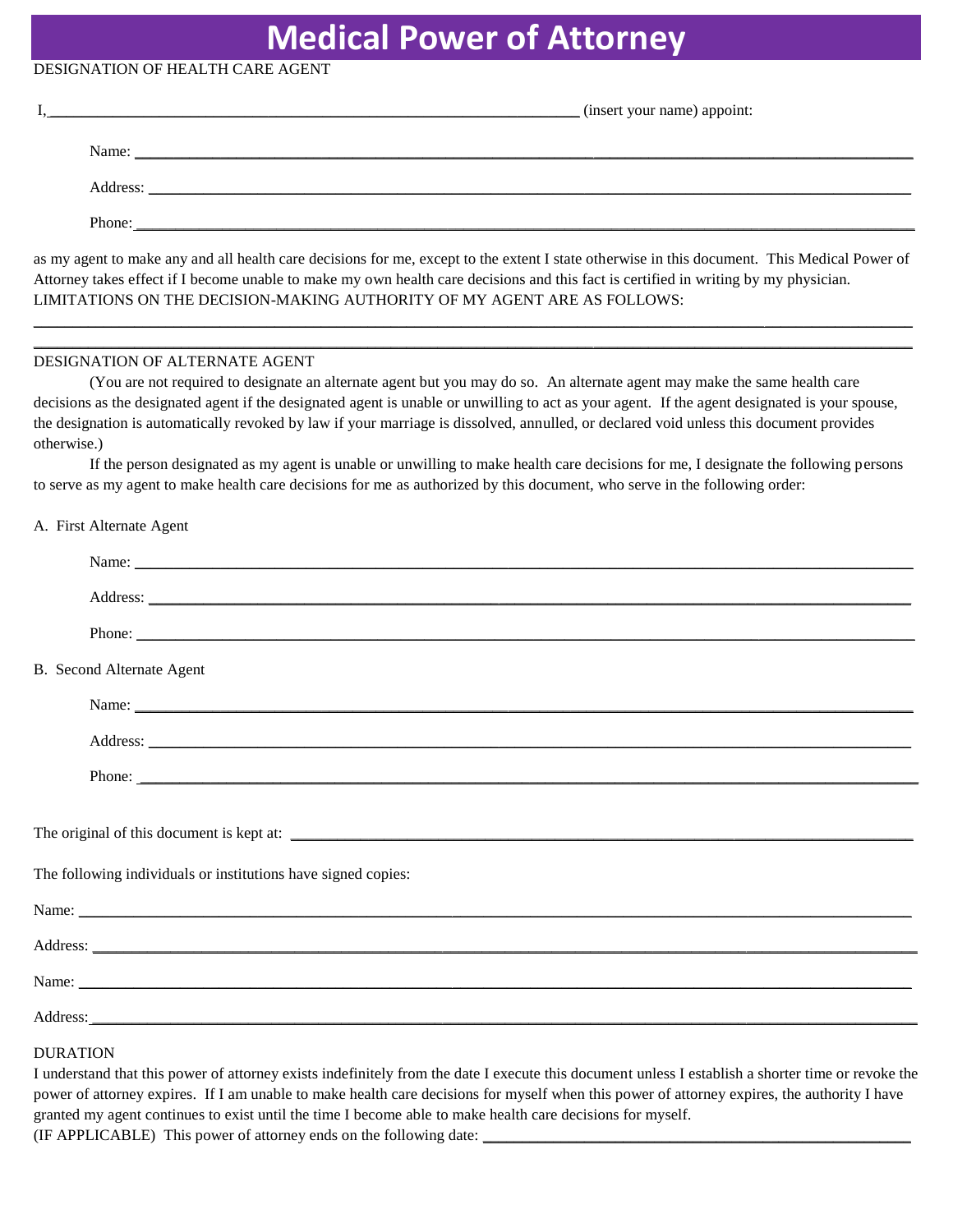|                                                                                                                                               | <b>Medical Power of Attorney</b>                                                                                                                  |
|-----------------------------------------------------------------------------------------------------------------------------------------------|---------------------------------------------------------------------------------------------------------------------------------------------------|
|                                                                                                                                               | (YOU MUST DATE AND SIGN THIS POWER OF ATTORNEY. YOU MAY SIGN IT AND HAVE YOUR SIGNATURE ACKNOWLEDGED                                              |
|                                                                                                                                               | BEFORE A NOTARY PUBLIC OR YOU MAY SIGN IT IN THE PRESENCE OF TWO COMPETENT ADULT WITNESSES.)                                                      |
|                                                                                                                                               | SIGNATURE ACKNOWLEDGED BEFORE NOTARY                                                                                                              |
| I sign my name to this medical power of attorney on _______ day of ___________________________(month, year) at                                |                                                                                                                                                   |
|                                                                                                                                               |                                                                                                                                                   |
|                                                                                                                                               |                                                                                                                                                   |
| (City and State)                                                                                                                              |                                                                                                                                                   |
|                                                                                                                                               |                                                                                                                                                   |
| (Signature)                                                                                                                                   | (Print Name)                                                                                                                                      |
| <b>State of Texas</b>                                                                                                                         |                                                                                                                                                   |
| This instrument was acknowledged before me on ___________ (date) by:                                                                          |                                                                                                                                                   |
|                                                                                                                                               |                                                                                                                                                   |
| (name of person acknowledging)                                                                                                                |                                                                                                                                                   |
|                                                                                                                                               |                                                                                                                                                   |
| NOTARY PUBLIC, State of Texas                                                                                                                 |                                                                                                                                                   |
| Notary's printed name:                                                                                                                        |                                                                                                                                                   |
|                                                                                                                                               | My commission expires:                                                                                                                            |
| <b>OR</b>                                                                                                                                     | SIGNATURE IN PRESENCE OF TWO COMPETENT ADULT WITNESSES                                                                                            |
|                                                                                                                                               |                                                                                                                                                   |
|                                                                                                                                               |                                                                                                                                                   |
|                                                                                                                                               |                                                                                                                                                   |
|                                                                                                                                               |                                                                                                                                                   |
| (City and State)                                                                                                                              |                                                                                                                                                   |
|                                                                                                                                               |                                                                                                                                                   |
|                                                                                                                                               |                                                                                                                                                   |
| (Signature)                                                                                                                                   | (Print Name)                                                                                                                                      |
| STATEMENT OF FIRST WITNESS                                                                                                                    |                                                                                                                                                   |
| I am not the person appointed as agent by this document. I am not related to the principal by blood or marriage. I would not be entitled to   |                                                                                                                                                   |
|                                                                                                                                               | any portion of the principal's estate on the principal's death. I am not the attending physician of the principal or an employee of the attending |
|                                                                                                                                               | physician. I have no claim against any portion of the principal's estate on the principal's death. Furthermore, if I am an employee of a health   |
| care facility in which the principal is a patient, I am not involved in providing direct patient care to the principal and am not an officer, |                                                                                                                                                   |
| director, partner, or business office employee of the health care facility or of any parent organization of the health care facility.         |                                                                                                                                                   |
|                                                                                                                                               |                                                                                                                                                   |
| SIGNATURE OF FIRST WITNESS:                                                                                                                   |                                                                                                                                                   |
|                                                                                                                                               |                                                                                                                                                   |
| (Signature)                                                                                                                                   | (Print Name)                                                                                                                                      |
|                                                                                                                                               |                                                                                                                                                   |
| (Address)                                                                                                                                     | (Date)                                                                                                                                            |
|                                                                                                                                               |                                                                                                                                                   |
| SIGNATURE OF SECOND WITNESS:                                                                                                                  |                                                                                                                                                   |
|                                                                                                                                               |                                                                                                                                                   |
| (Signature)                                                                                                                                   | (Print Name)                                                                                                                                      |
|                                                                                                                                               |                                                                                                                                                   |
|                                                                                                                                               |                                                                                                                                                   |
| (Address)<br>Added by Acts 1991, 72nd Leg., ch. 16, Sec. 3.02(a), eff. Aug. 26,                                                               | (Date)<br>Amended by:                                                                                                                             |
| 1991. Renumbered from Civil Practice & Remedies Code Sec. 135.016 and                                                                         | Acts 2013, 83rd Leg., R.S., Ch. 134 (S.B. 651), Sec. 1, eff. January 1, 2014.                                                                     |

amended by Acts 1999, 76th Leg., ch. 450, Sec. 1.05, eff. Sept. 1, 1999.

Acts 2017, 85th Leg., R.S., Ch. 995 (H.B[. 995\)](http://www.legis.state.tx.us/tlodocs/85R/billtext/html/HB00995F.HTM), Sec. 3, eff. January 1, 201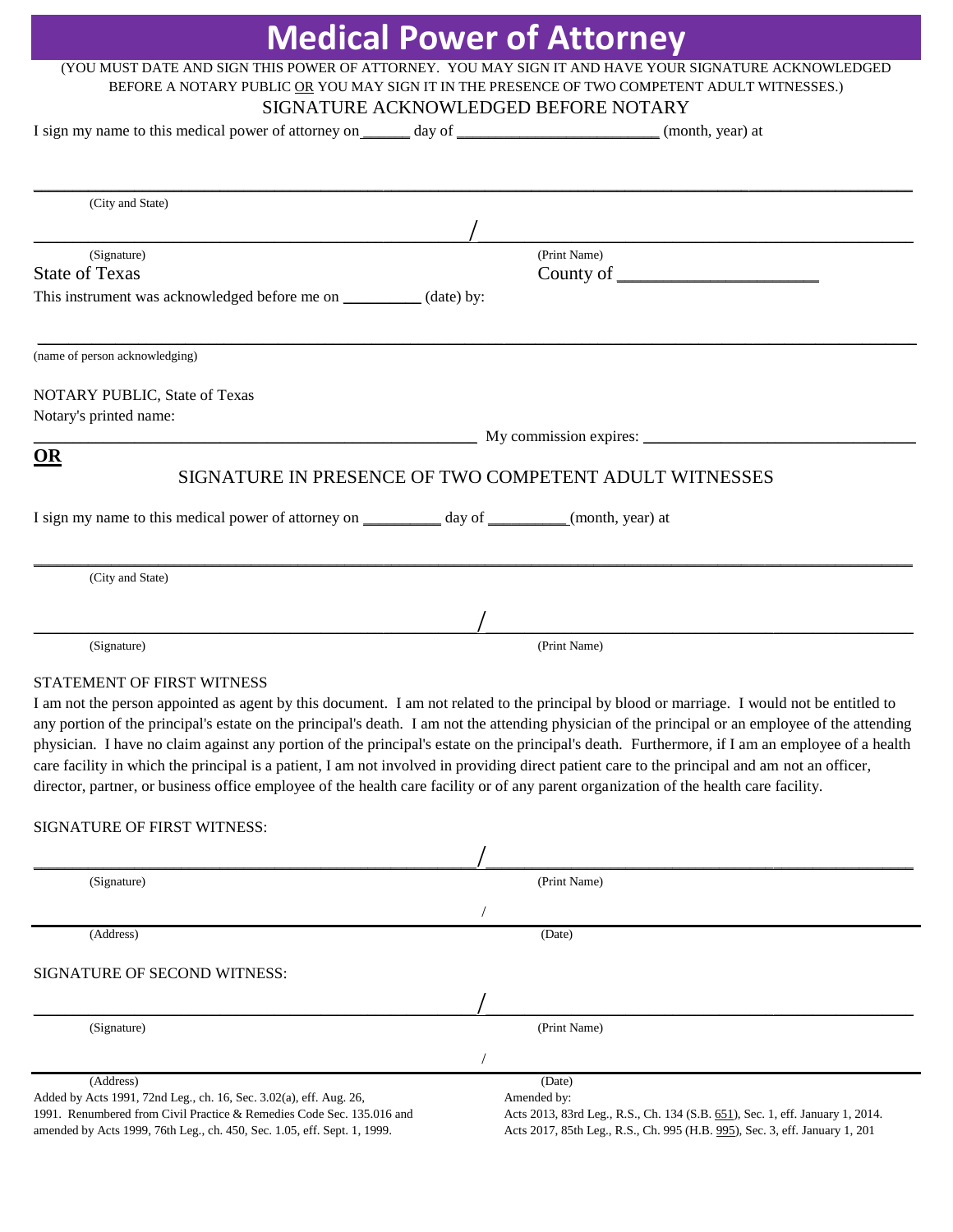## **Medical Power of Attorney**

#### PRIOR DESIGNATIONS REVOKED

I revoke any prior medical power of attorney.

#### DISCLOSURE STATEMENT

#### THIS MEDICAL POWER OF ATTORNEY IS AN IMPORTANT LEGAL DOCUMENT. BEFORE SIGNING THIS DOCUMENT, YOU SHOULD KNOW THESE IMPORTANT FACTS:

Except to the extent you state otherwise, this document gives the person you name as your agent the authority to make any and all health care decisions for you in accordance with your wishes, including your religious and moral beliefs, when you are unable to make the decisions for yourself. Because "health care" means any treatment, service, or procedure to maintain, diagnose, or treat your physical or mental condition, your agent has the power to make a broad range of health care decisions for you. Your agent may consent, refuse to consent, or withdraw consent to medical treatment and may make decisions about withdrawing or withholding life-sustaining treatment. Your agent may not consent to voluntary inpatient mental health services, convulsive treatment, psychosurgery, or abortion. A physician must comply with your agent's instructions or allow you to be transferred to another physician.

Your agent's authority is effective when your doctor certifies that you lack the competence to make health care decisions.

Your agent is obligated to follow your instructions when making decisions on your behalf. Unless you state otherwise, your agent has the same authority to make decisions about your health care as you would have if you were able to make health care decisions for yourself. It is important that you discuss this document with your physician or other health care provider before you sign the document to ensure that you understand the nature and range of decisions that may be made on your behalf. If you do not have a physician, you should talk with someone else who is knowledgeable about these issues and can answer your questions. You do not need a lawyer's assistance to complete this document, but if there is anything in this document that you do not understand, you should ask a lawyer to explain it to you.

The person you appoint as agent should be someone you know and trust. The person must be 18 years of age or older or a person under 18 years of age who has had the disabilities of minority removed. If you appoint your health or residential care provider (e.g., your physician or an employee of a home health agency, hospital, nursing facility, or residential care facility, other than a relative), that person has to choose between acting as your agent or as your health or residential care provider; the law does not allow a person to serve as both at the same time. You should inform the person you appoint that you want the person to be your health care agent. You should discuss this document with your agent and your physician and give each a signed copy. You should indicate on the document itself the people and institutions that you intend to have signed copies. Your agent is not liable for health care decisions made in good faith on your behalf.

Once you have signed this document, you have the right to make health care decisions for yourself as long as you are able to make those decisions, and treatment cannot be given to you or stopped over your objection. You have the right to revoke the authority granted to your agent by informing your agent or your health or residential care provider orally or in writing or by your execution of a subsequent medical power of attorney. Unless you state otherwise in this document, your appointment of a spouse is revoked if your marriage is dissolved, annulled, or declared void. This document may not be changed or modified. If you want to make changes in this document, you must execute a new medical power of attorney.

You may wish to designate an alternate agent in the event that your agent is unwilling, unable, or ineligible to act as your agent. If you designate an alternate agent, the alternate agent has the same authority as the agent to make health care decisions for you.

#### THIS POWER OF ATTORNEY IS NOT VALID UNLESS:

#### 1. YOU SIGN IT AND HAVE YOUR SIGNATURE ACKNOWLEDGED BEFORE A NOTARY PUBLIC; **OR**

2. YOU SIGN IT IN THE PRESENCE OF TWO COMPETENT ADULT WITNESSES.

#### THE FOLLOWING PERSONS MAY NOT ACT AS ONE OF THE WITNESSES:

- 1. the person you have designated as your agent;
- 2. a person related to you by blood or marriage;
- 3. a person entitled to any part of your estate after your death under a will or codicil executed by you or by operation of law;
- 4. your attending physician;
- 5. an employee of your attending physician;
- 6. an employee of a health care facility in which you are a patient if the employee is providing direct patient care to you or is an officer, director, partner, or business office employee of the health care facility or of any parent organization of the health care facility; or
- 7. a person who, at the time this medical power of attorney is executed, has a claim against any part of your estate after your death.

By signing, I acknowledge that I have read and understand the information contained in the above disclosure statement.